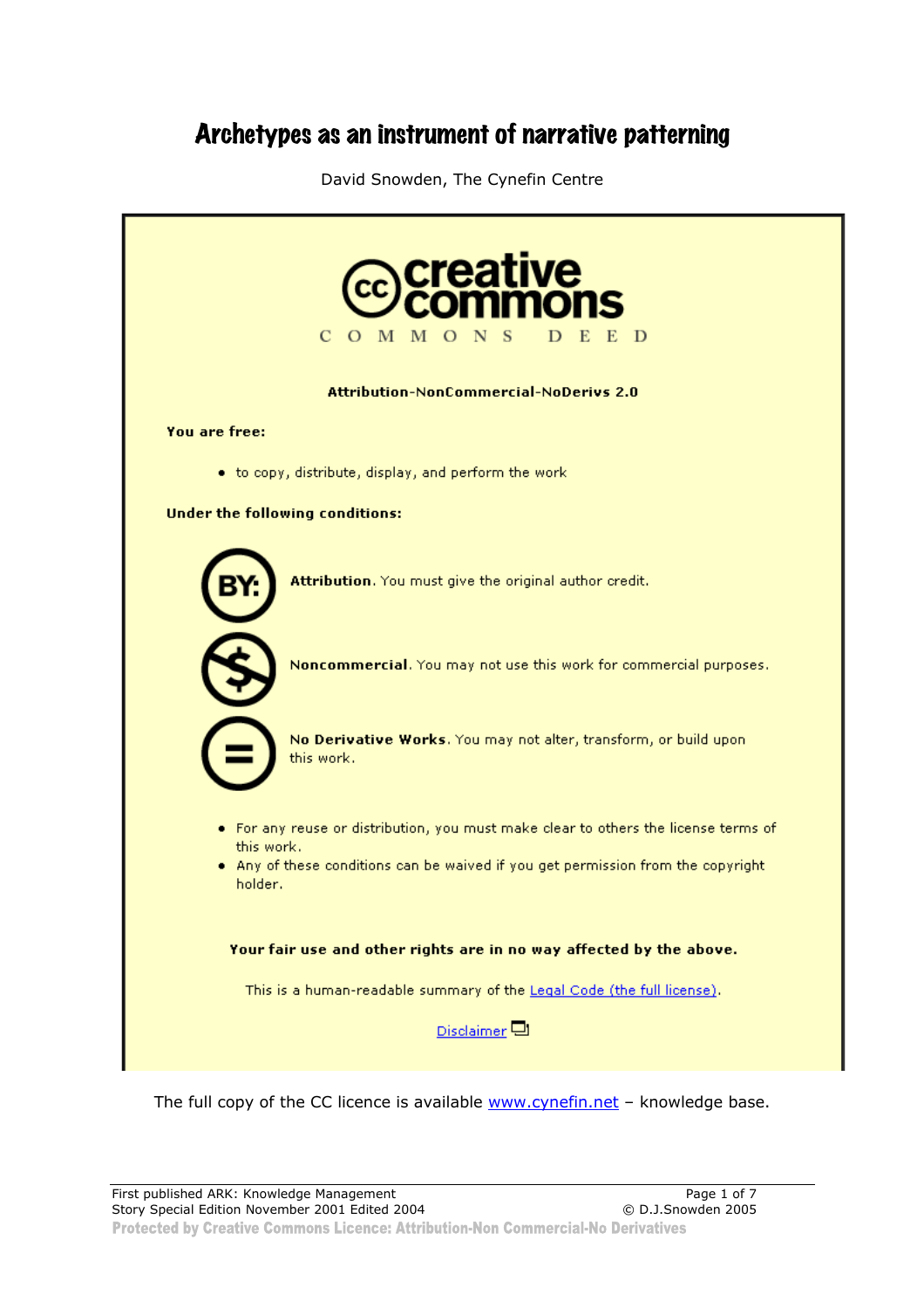## Archetypes as an instrument of narrative patterning

Dave Snowden Founder The Cynefin Centre *www.cynefin.net*

#### *Abstract*

*I have previously argued both in this journal (Snowden 2001) and elsewhere that the value of story rests less in story telling per se, than it does in the patterns revealed by the natural flow of narrative within organizations. In practice I would go further and argue that having stories written, or performed within organizations by professionals has only a limited impact, will not of itself generate a open story telling culture and in many cases may militate against it. While we relate anecdotes naturally and without thinking about, we have a reaction against being told a story in a work context. At best, we may find it entertaining and it may have a temporary effect on our motivation and understanding; at worst, it may provoke the cynical, and mostly covert anti-story as a reaction to perceived Machiavellian propaganda or the naïve antics of the trendy.* 

*The issue with narrative – and I will use this word purposefully to distinguish the approach from story telling – is to make it a pervasive element of the organizations life. To do this we need to create channels and patterns within which people can tell their own stories in a natural way as part of the day- to-day progress of their work environment. Professional performance by storytellers, actors and the like can be a useful short-term innovation, but it is a performance and its impact is short term. Executives reading a script prepared by a journalist or scriptwriter are less effective than when they speak from the heart; although there is a place for the staged presentation, but it is precisely that, it is staged, expected and the long term impact is low. Pervasive use of narrative involves the creation of sustainable capability across the entire organization. This paper provides a summary of one of the most useful narrative techniques in this domain: the use of archetypes.* 

## Archetypes as emergent properties of discourse

We are all familiar with archetypes from the stories of our childhood: the myths and legends of the Greek and Norse Gods, the animal stories of the Aborigine people of Australia, the Corbai myths (and many others) of Native America. All of these stories use archetypes. As people tell and retell stories about their environment, their beliefs and values as expressed through the characters within those stories gradually become more and more extreme, until each character individually represents one aspect of that culture, and collectively the characters and the stories that reveal those characters provide a profound set of cultural indicators. In the modern age, we can see some archetype characters emerge in the forms of cartoons such as the Dilbert series, in which the carious characters are instantly recognizable in a modern corporate environment.

It is important to distinguish an archetype from a stereotype, in the former case each member of the community will identify in some part with each archetype, in the later case the stereotype is a place where no one wants to go. Some readers may now wish to move directly to the various descriptions of the use of archetypes before completing this section with a description of how they emerge from the narrative discourse of an organization.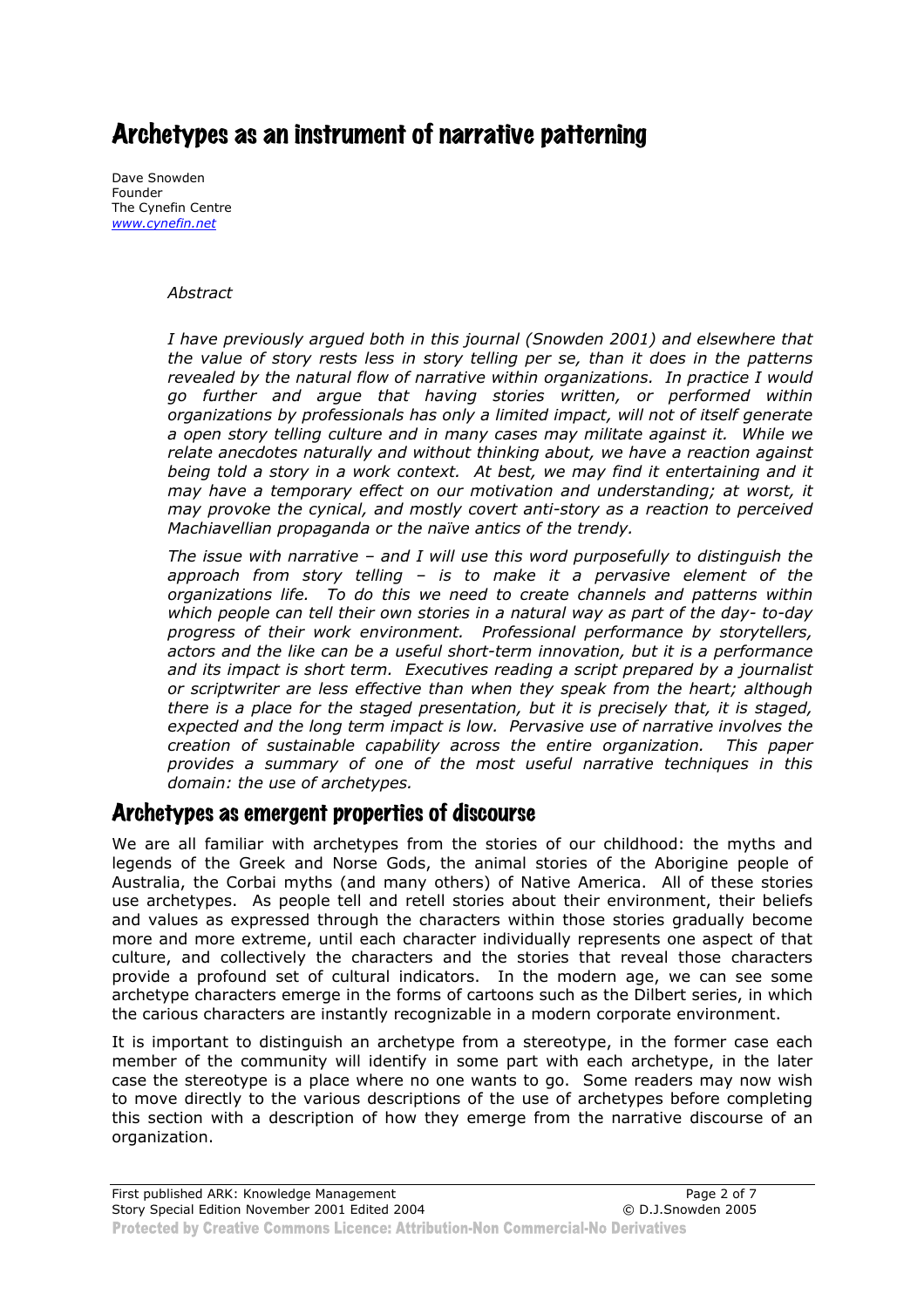The process by which archetypes naturally emerge in these traditional stories can be reproduced in a shorter timescale within an organizational environment. The technique has been under development within the Narrative Group in IKM for some years now. In the early years, the techniques were effective, but highly dependent on skilled facilitation. A body of anecdotes was discussed within a workshop comprising a representative sample of the organization. As that discussion increased in intensity, a cartoonist would be introduced with no prior briefing of the ultimate purpose, other than the need to identify the principal characters evidenced by the discourse between the participants. Those characters would then be drawn with the cartoonist's generic skill to exaggerate salient features. Once complete the group would discuss and amend the characterization and go through a series of steps to prevent the characters being identified with a recognizable individual, or a stereotype. Much success was achieved with this technique, for example halving the time for individuals to go through eLearning material (Snowden 2000). However, the initial run through, and many of the subsequent ones tended to be caricatures rather than real archetypes, and were often maintained as stereotypes if the facilitation was not severe.

While successful the process required delicate facilitation and it was all too easy to influence or direct the group: sinners in this respect included the cartoonist who had too much of an interpretative role. Subsequent research and experimentation has allowed these barriers to be overcome, and in turn paved the way for the development of situational archetypes in policy-making, a subject that will be referenced in the conclusion. The process, recently subject to patent registration, involves two key differences from previous practice:

- 1. Rather than talking about stories and studying transcripts of supporting anecdotes, which resulted in a tendency to analytical rather than emergent thinking, a story form, Fable is used to integrate the anecdotal material. This allows a large amount of material to be integrated quickly into the group's consciousness. In a recent project anecdotes from several story circles and a number of non-directive interviews was digitized and distributed at random amongst participants in the archetype workshop. Each anecdote was heard by at least three people, and all participants prepared by watching or listening to three hours of anecdotes. The first part of the workshop then comprised a series of fable form stories, using templates developed within the IKM Narrative Project. A fable form story requires participants to synthesize a minimum of seven anecdotes into a single purposeful story. To select seven, at least three times that number are discussed, for each anecdote discussed at least two, more often three are considered. Only anecdotes seen during the various three hours of viewing can be used. With five small groups, telling and retelling stories to each other, across five subject areas, three to four hours sees well over a thousand anecdotes utilized by the workshop in one form or another. This is far more effective than analytical work, and is also more efficient removing in the region of sixty percent of the cost of such exercises.
- 2. Instead of trying to remove the natural tendency of the group to produce caricatures or stereotypes, this is encouraged, but as an intermediate step. Once the fables have been told and retold, each group in turn is asked to identify characters that exist within the story. In the above case five groups, each produced between five and ten caricatures with little difficulty. These were then clustered, utilizing hexagon shaped post it notes, to create common characters that were then drawn by the cartoonist, based on the written descriptions of the participants. In this way twenty five to fifty characters are clustered into say seven characters. Once this process is complete, each group in turn reviews the drawings, which are an abstract representation of their earlier thinking. They then brainstorm the qualities of each of the character as a series of one word descriptors: arrogant, humble etc. As each group completes its set of qualities, one per hexagon these are taken and randomized in a large work area. Once each group has completed we now have five sets of qualities, maybe 250 hexagons in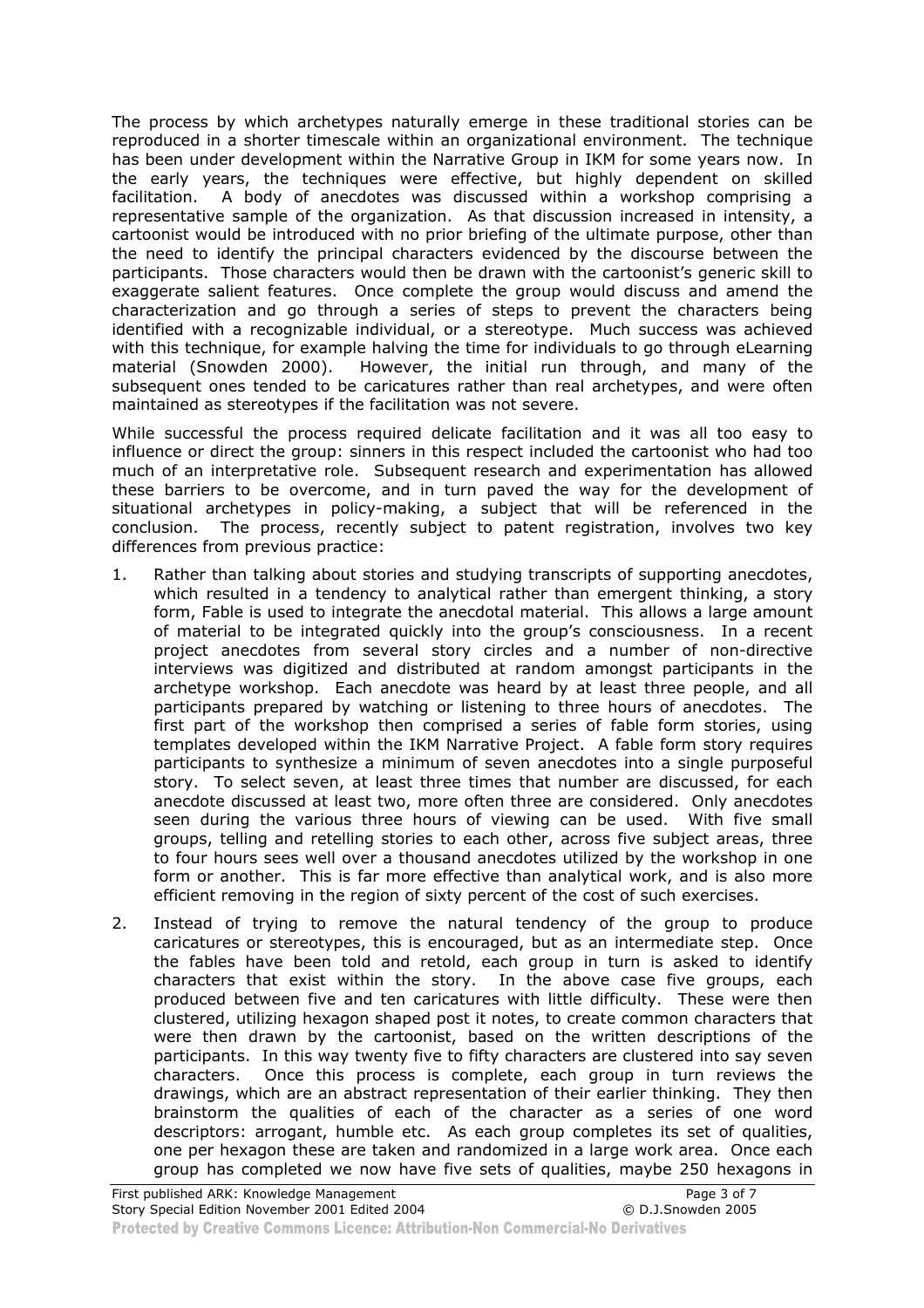total, stimulated by characters drawn from the anecdotes naturally told within the group. These are then in turn clustered to distill the various qualities into a set of archetypes – each of which through the process described has been distilled from many sources and which collectively represent the culture revealed by those anecdotes.

Depending on the subject about which anecdotes are captured, archetypes can be produced at different levels. If anecdotes are captured about the company, then the archetypes represent the culture of the company as perceived by those who told the anecdotes and those who engaged in the emergent process that produced them. By mixing the subject matter of the anecdotes, and the membership of the anecdote workshop, different archetypes can be produced for different purpose, and examples of these are given below.

What is critical to realize, is that this neither a quantitative technique, nor is it qualitative. Archetypes are a high abstraction representation that emerges from the discourse of the community. It is very different from the tables and data that we see in the work of people such as Hofstede, and is in no way dependent on the interpretation of data, or for that matter narrative within some analytical framework. Meaning emerges as a systems level effect; the archetypes are, to use the language of complex adaptive systems, emergent properties of the Discourse. Within IKM's narrative project these are seen as just the first of many emergent measures in a range that will come to equal the more traditional quantitative and qualitative techniques, not replace, but equal, although they are more effective in soft measurement areas such as culture, values and motivation. Most importantly of all the high abstraction, realized in a cartoon can be understood, recognized and used at all levels within the organization without the need for expert interpretation and detailed training. Just as a Dilbert cartoon resonates with its audience, so an archetype or archetypal story has immediate resonance with the unarticulated collective understandings of the organization's members no matter where they sit in the hierarchy.

## Uses of Archetypes

At their simplest level, the archetypes can help a group articulate understandings that have previously remained beneath the surface. At their most sophisticated, they can form part of a complex network of culture integration in, for example a merger. The examples that follow are all drawn from experience, but are not exhaustive; they represent varying levels of sophistication both in implementation and use. Archetypes offer a valuable tool in any issue involving culture, or human understanding. One of the reasons they do this is that they allow us to understand differences, without having to directly confess or confront direct truth; as such, they provide an easier and more sustainable learning environment. Walk around any organization and count the Dilbert cartoons pinned to walls and notice boards, or distributed in e-mails to see the point.

#### *As a representation of culture*

Considered as a group, the archetypes provide a representation of the culture of an organization that is more effective than an employee satisfaction survey or much marketing research. Archetypes emerge from the anecdotes that are naturally told around water coolers, in the staff canteen and other natural settings. A survey is a point measure in time during the completion of which the participant is conscious of the purpose, and can position their response to satisfy that purpose, or is forced into multichoice questions that do not formulate the problem in a commonly understood format, and which are highly context sensitive.

As such, the archetypes can both increase effectiveness and reduce cost over techniques that are more "traditional". In our work, we have used an archetypal character set to largely replace user requirement document in a corporate intranet. The designers are allowed to build, or in a less risk taking environment, prototype any feature into the system, so long as a coherent story can be told about how each of the archetypes will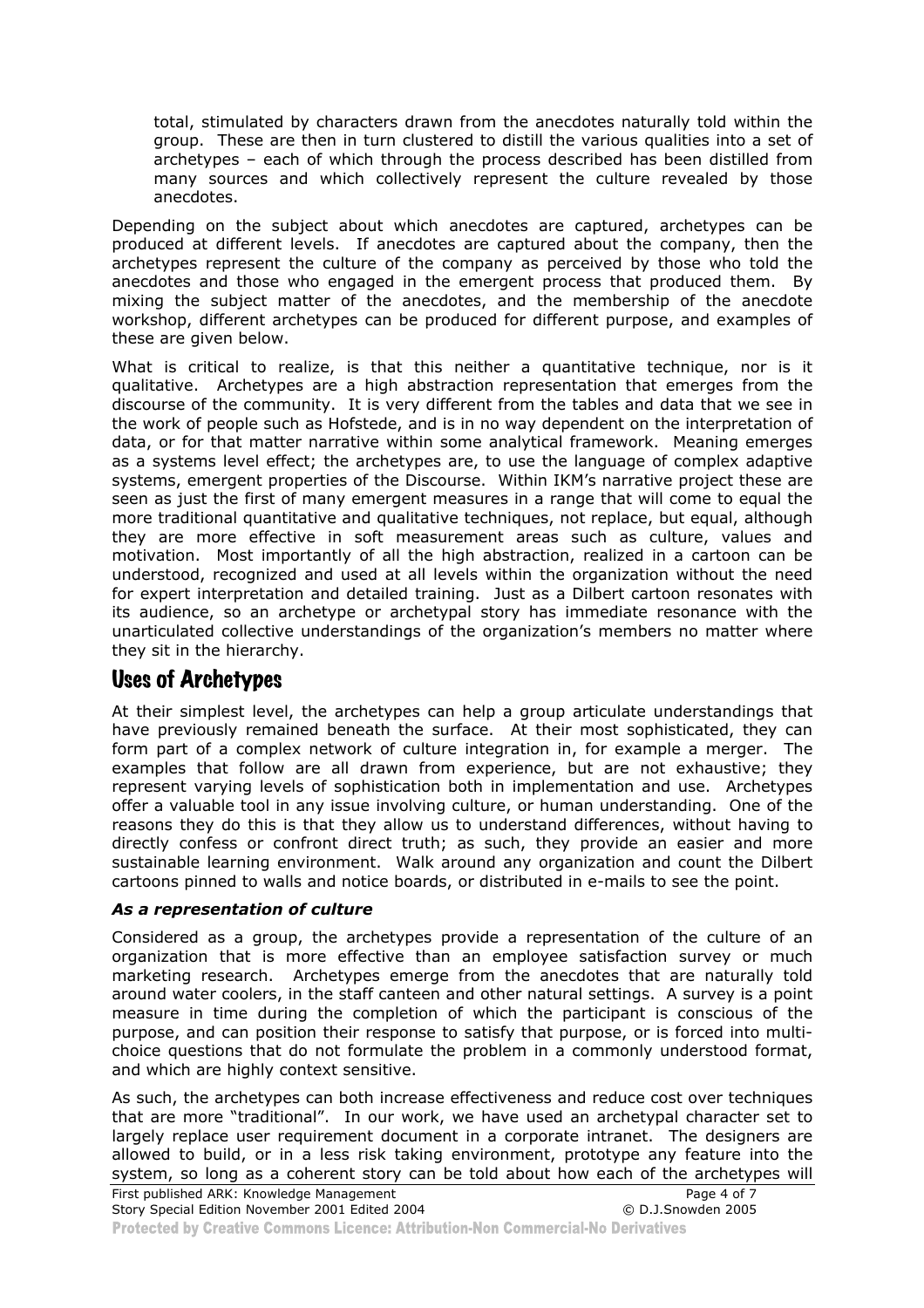use that feature. The representation, to quote one user means "it's like having the whole company in the room with us when we need to ask a question.

Managers set targets to change an archetype set, have to change their behavior over many months to change the naturally told stories, whereas its is fairly easy to influence most if not all quantitative techniques.

In another case, run in parallel with a employee satisfaction survey, it wasn't until the CEO say the emergent archetypes that he realized that many of the problems in the organization stemmed from his intellectual arrogance and lack of any ability to tolerate any failure. Various survey techniques and the advise of more courageous, and now departed advisors, had failed to make the point, but the simple high abstraction representation allowed the message to be internalized without being seen as direct or personal criticism.

#### *As a means of understanding customers*

What works with one culture will also work with the interface between two cultures. To take one example, anecdotes were captured from various set of customers about their experiences with staff in an out of town retail store using story circles, not focus groups or structured interviews. From that material a set of archetypes of Store Staff from the customer's perspective were allowed to emerge. At the same time, anecdotes from staff about customers were gathered, not in a structured setting, but during social breaks, in casual conversation using techniques derived from anthropology and in anonymous environments. Archetypes of customers were the allowed to emerge from those stories and the two sets of archetypes compared. The moment with senior managers in which both sets of archetypes were show for the first time was a revelation.

While any amount of consultancy processes and market research had produced useful results, but none had the same impact as the emergent measure; the high level of abstraction allowing multiple levels of understanding to unravel in the minds of the audience. The unstructured and indirect processes used to extract the anecdotes, avoided any revelation of the purpose, and as such, participants were unguarded and in consequence more open. Also the archetypes represented a wide spread phenomena extracted from multiple layers of anecdotes, their characters and the properties of the characters, as such they could not be connected to an individual or group. The influence of the archetypes can also continue beyond this initial point, with their incorporation into training programmes, role plays, lessons learnt programmes and the like, often in conjunction with more traditional communication.

#### *As a means of bringing together two cultures, including merger & acquisition*

The above example is not constrained to customers and customer facing staff. The same techniques apply to two departments, for example marketing and research, who have little understanding of each other's values, and little concern to have such understanding in other than an artificial environment. Archetypes can provide a new language in which differences can be understood and interpreted often with humor which is a great diffuser of tension, more importantly they create an understanding of "us" and "them" that does not require artificial sessions designed to create openness, honest and trust which have little sustainable impact.

In a variation of this, archetypes and archetypal stories can provide a powerful intervention in a merger or acquisition. Either over a few weeks or in a series of oneday sessions with managers from the two organizations, archetypes of our own organization, and our immediate views of the other organizations can be obtained. This then allows each organization to create two sets of archetypes, those they have of themselves, and those they have of the other party. This is easier in the event of a merger as the event concentrates the stories that sum up the essence of a culture undergoing change.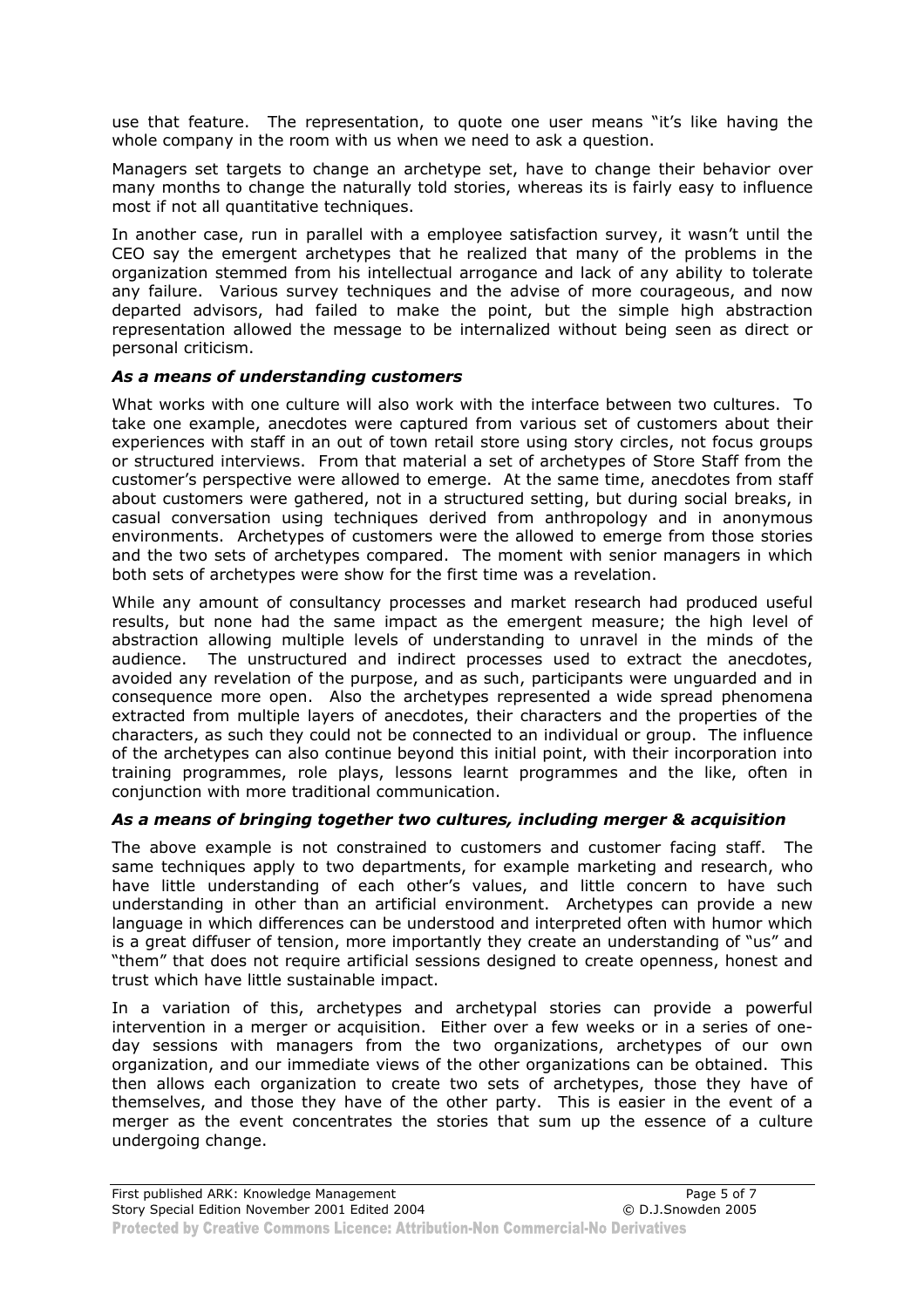Over the course of the next few years, stories will integrate as people work together, but this takes time, and in that time productivity will be hit, key staff will leave and much money will be wasted in retention and cultural integration programmes based solely on analytical techniques. To return to our workshop, we have two sets of anecdotes and four sets of archetypes. We can now run exercises in which managers from company A, use their own anecdotes, but with the archetypes of company B as characters in new stories reflecting on what would have happened in the past if the merger had happened earlier. They then tell stories using their own archetypes on the anecdotal material of B. The archetypes each has of the others provides a vital tool in flushing out fears, misunderstandings and apprehensions before they become an issue.

## Commonly confused approaches using archetypes

There are three common uses understandings of archetypes with which the approach in this article may be confused. These are:

- 1. There is a huge difference between an Archetype and a Stereotype. If we look at a set of archetypes within our own culture then we recognize a part of ourselves in each of the archetypes, and we do so without extreme negativity. A Stereotype in contrast is a way of labeling or classifying an individual in such a way as to limit or proscribe their capability and response. A Stereotype represents an individual or a prejudice; the family of archetypes represents a community.
- 2. I am dubious about claims of universal archetypes. In several years of this work I have seen similar archetypes emerge from a variety of companies, but that very similarity is dangerous, there are subtle differences in the nature of their character and their derivation that would make the use of a universal dangerous. Campbell, building on Jungian concepts drew out a set of archetypal characters in respect of the hero and his journey that were in turn used in the Star Wars trilogy. My view is that these are universal approximations or abstractions from the archetypes of many story forms. In the context of a blockbuster film, these are not only adequate, but in many ways ideal, not to mention idealized. However, in a corporate environment an approximation is not unique and could be dangerous
- 3. In a variation of the above there appears to be an increasing tendency to create what I will call "categorization archetypes". Here a group of consultants or academics using of a multi-client summary or literature search create a set of categories into which individual and collective behavior can be categorized. Some of these can be stereotypes: witch, mother, blue stocking etc. Aside from a general dislike of categorization models, I see these as limiting rather then enabling human behavior. Such approaches impose an externally constructed and closed model onto an organization, rather than allowing an open set of archetypes to emerge from a natural and pre-existent set of anecdotes.

### **Conclusions**

This article is only a partial view of what is currently possible with archetypes. It has not summarized prior work using archetypes to put the context back into eLearning with massive reductions in learning time through increased motivation and the elicitation of human curiosity (Snowden 2000). Neither have we looked at the use of anonymous web facilities to create four box cartoon strips about the archetypes that act both as a safety value, and as an early warning device for dissatisfaction.

Future uses already involve a radically new approach to branding, both internal and external, that not only indicates brand value, but also seamlessly integrates into rebranding and brand-value communication exercises. Major developments are creating situation archetypes designed to represent multiple situations for strategy planning in the same way as the cartoons represent culture. This and related projects look to